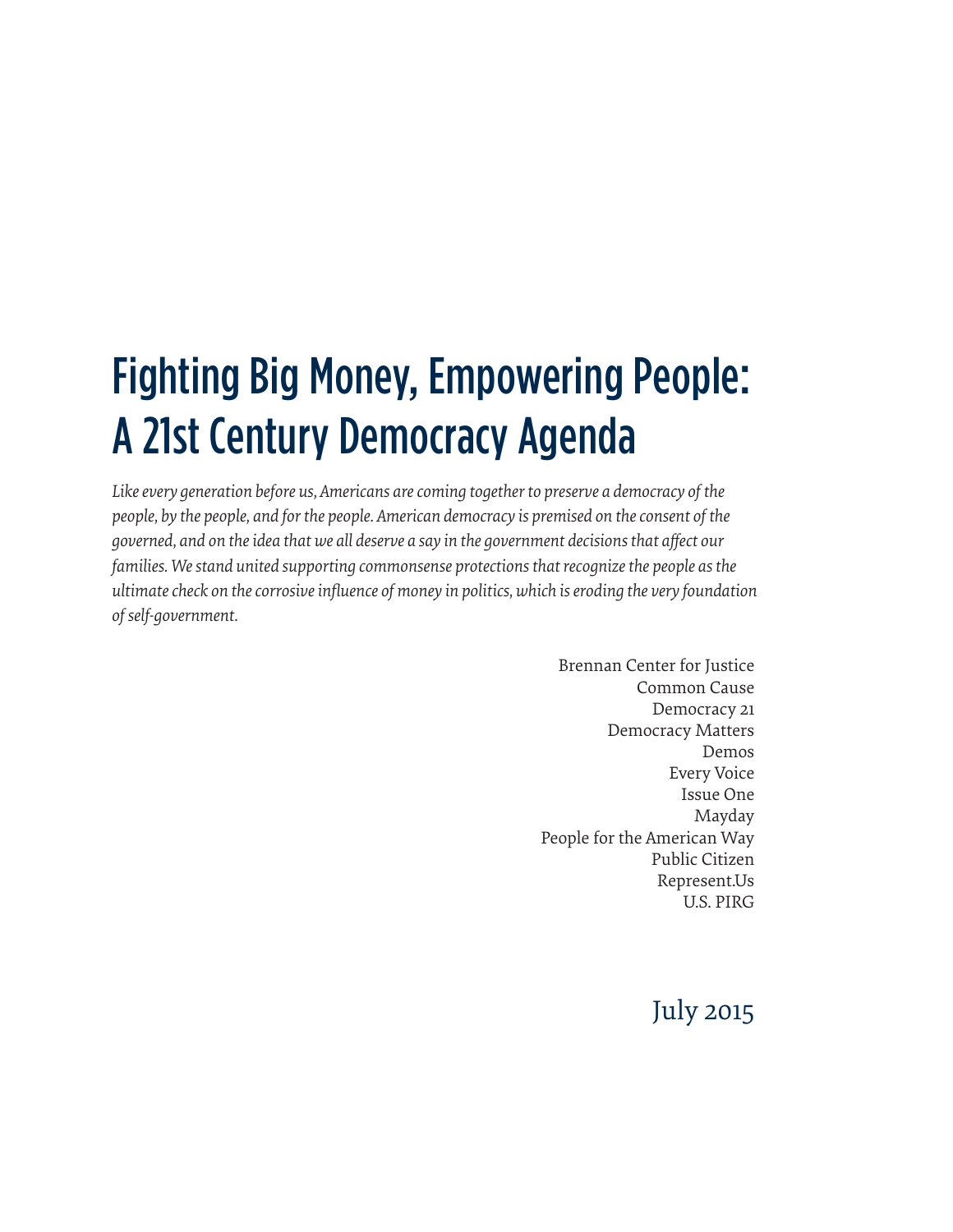The next President of the United States should stand with Americans across the country and commit to these five principles of democracy:



Everyone participates;



Everyone's voice is heard;



Everyone knows who is trying to influence our views and our representatives;



Everyone plays by fair, common-sense rules;



Everyone is held accountable, with enforceable penalties to deter bad behavior.

To bring these democratic values to life, the next President of the United States must advocate for a<br>specific and comprehensive plan, including:<br>**Encouraging and amplifying the voices of everyday Americans** by legislating To bring these democratic values to life, the next President of the United States must advocate for a specific and comprehensive plan, including:

**Encouraging and amplifying the voices of everyday Americans** by legislating a system of public funding for qualified federal candidates, meaningful contribution limits, and measures to reduce barriers to the ballot box and increase turnout;

Robust, real-time disclosure of political contributions and expenditures through<br>legislation, rulemaking at the FEC, FCC, IRS, and SEC; and—if President Obama fails to act—an<br>executive order; **Robust, real-time disclosure of political contributions and expenditures** through legislation, rulemaking at the FEC, FCC, IRS, and SEC; and—if President Obama fails to act—an executive order;

**Overturning** *Citizens United* and earlier cases such as *Buckley v. Valeo* through the Democracy for All constitutional amendment, and the appointment of Supreme Court Justices committed to restoring the people's ability to protect our democracy;

**Ending the mockery of existing campaign finance rules** through legislation to shut down individual-candidate super PACs and effectively prevent coordination between candidates and outside groups; creating a new enforcement agency with real power; appointing FEC commissioners committed to enforcing existing law; and appointing an Attorney General who will crack down on violations of campaign finance laws and election laws that protect every voter's access to the ballot box.

The next President of the United States should commit to make this democracy reform agenda a national priority from Day One in office. In the past, presidents have made campaign commitments to prioritize campaign finance reform and then, once elected, have failed to take action. In addition to proposing a specific and comprehensive reform plan, the next president should publicly take these reforms to the country and Congress as a national priority, convening community leaders and activists from around the country to build support at every level, and create a White House task force to promote the reform agenda.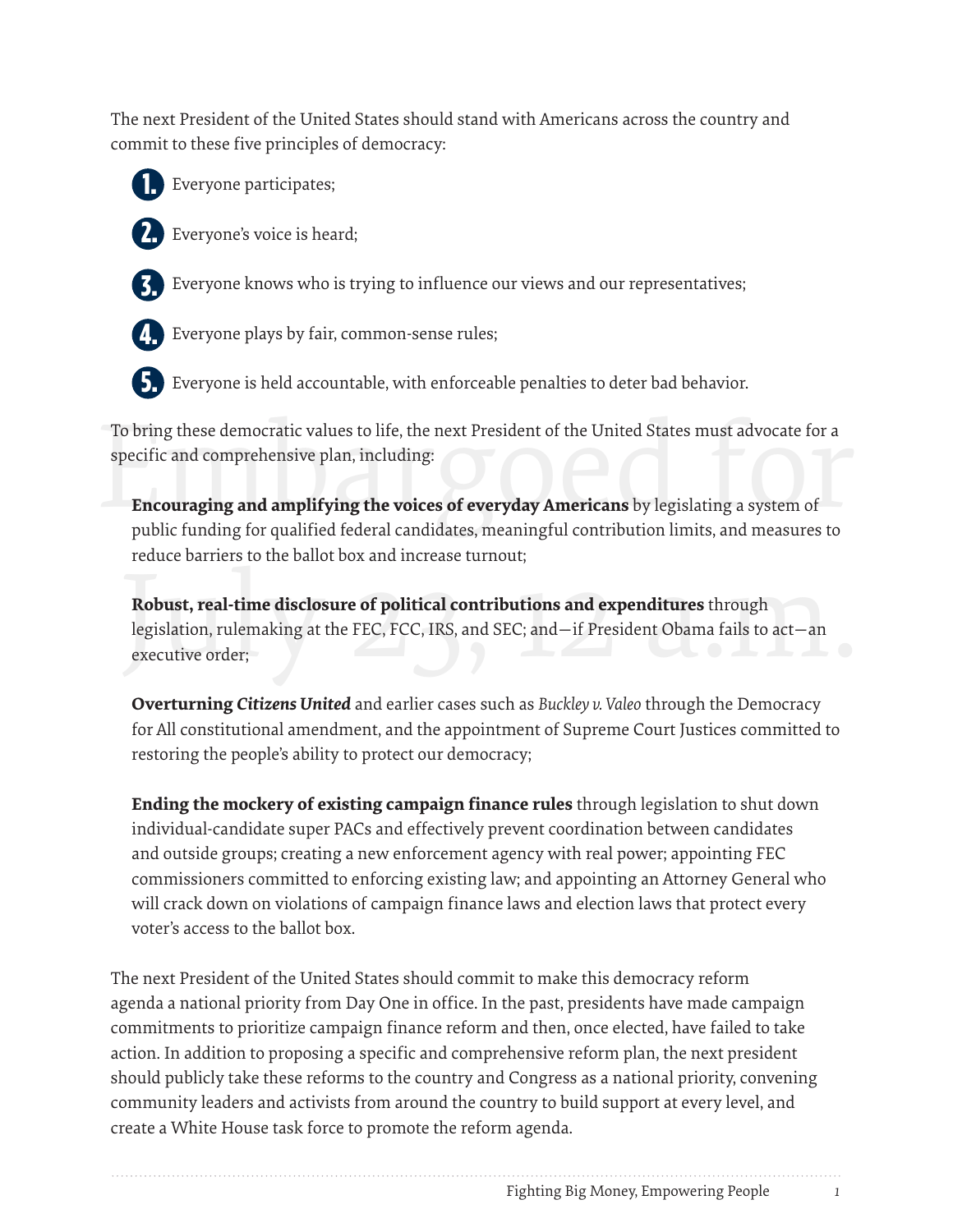

## Everyone participates.

*The next president of the United States should commit to a 21st Century democracy where everyone participates. The president should endorse, prioritize, and work aggressively with Congress to pass legislation to provide public funds that will amplify small donations to federal candidates who agree to lower contribution limits.*

With each election cycle, our elected leaders depend on a smaller and smaller share of our population making larger and larger campaign contributions. As a result our leaders listen to a handful of deep-pocketed interests at the direct expense of everyday Americans.

### interests at the direct expense of everyday Americans.<br> **Example 10 September 1976 incentives such as matching**<br> **Example 12 September 2021 degrees in some plantions or We need to provide incentives such as matching funds that encourage the active participation of small donors in our elections.**

We need to provide incentives such as matching funds that encourage<br>the active participation of small donors in our elections so candidates are<br>accountable to, and dependent on, the people—not wealthy donors and<br>special in We need to provide incentives such as matching funds that encourage the active participation of small donors in our elections so candidates are accountable to, and dependent on, the people—not wealthy donors and special interests. Other potential incentives include limited tax credits and small dollar vouchers.

> Providing public funding support to amplify the role of ordinary Americans in financing elections makes elected officials less indebted to a narrow set of funders, allows candidates to spend more time listening to their constituents, gives more people the ability to run for office, elects officeholders more reflective of the community at large, and leads to policies more responsive to public needs and less skewed by wealthy interests.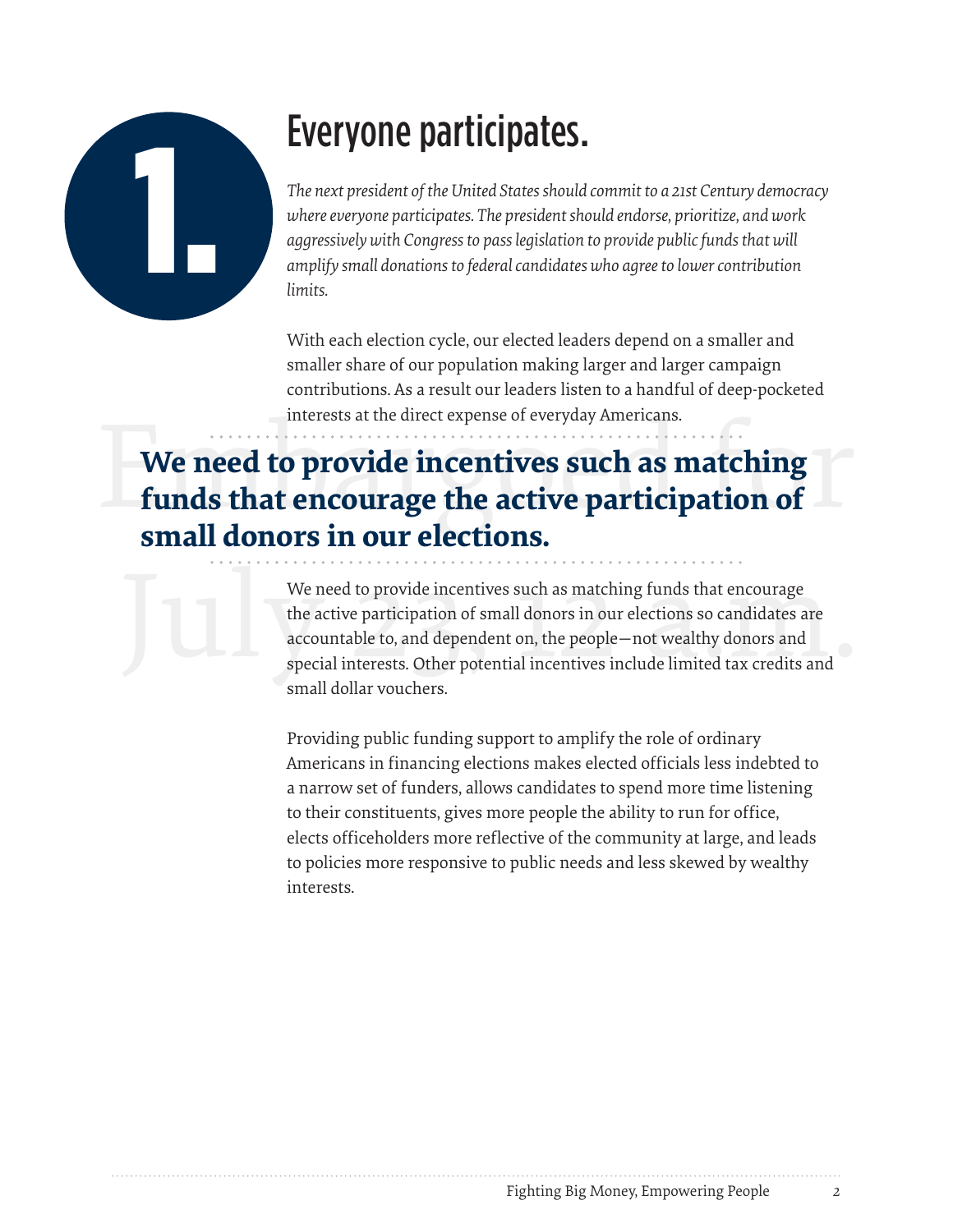

## Everyone's voice is heard.

*The next president of the United States should commit to a 21st Century democracy where everyone's voice is heard. The president should endorse, prioritize, and work aggressively with Congress to pass legislation to reduce barriers to the ballot box and increase turnout. The next president should support meaningful contribution limits so a wealthy few cannot use their economic power to shut out ordinary citizens.*

Our democracy is based on the principle of *one person, one vote*— not *one dollar, one vote*. From equal access to the ballot box to the right not to be silenced by big money, democracy requires everyone to have a voice in the decisions affecting their lives.

decisions affecting their lives.<br> **Erom equal access to the ballot box to the right not**<br> **to be silenced by big money, democracy requires** their lives.<br>
Our democracy is undermined when elected representatives only hear<br>
the policy preferences of the wealthy. We need reasonable limits on using **From equal access to the ballot box to the right not everyone to have a voice in the decisions affecting their lives.**

Our democracy is undermined when elected representatives only hear money in politics so our government doesn't just respond to wealthy donors and special interests when it should be responding to all Americans. Limits are most effective when combined with reforms to encourage more small donors to participate.

American democracy functions at its best when all eligible voters (and only eligible voters) participate in the political process, and when the voting system is free, fair, accessible, and free from discrimination. Reforms to modernize our voter registration system would make voting more convenient and secure. They would provide Americans with the options they need to ensure they can register, vote, and make their voices heard. Restoring the Voting Rights Act would ensure that every American is protected against discrimination in voting.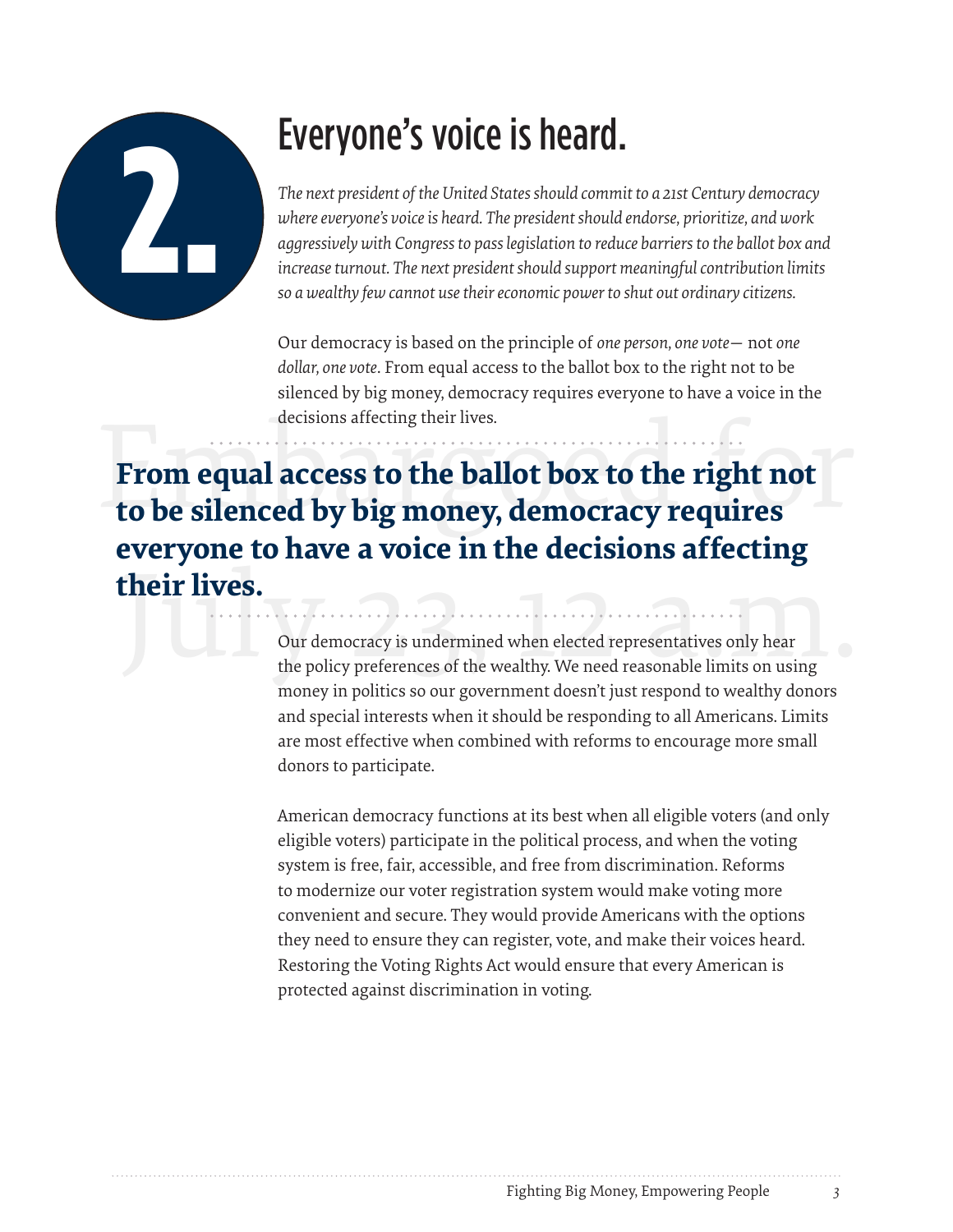

## Everyone knows.

*The next president of the United States should commit to a 21st Century democracy where everyone knows who funds campaigns. The president should push Congress to enact new disclosure requirements for outside spending groups, urge the FEC to create dark money regulations responsive to the* Citizens United *decision, urge the SEC to require public corporations to disclose their political spending, urge the FCC to require advertisers to disclose their "true identity," and urge the IRS to more clearly define political activity so organizations cannot abuse the system to keep their donors secret. The president should issue an executive order requiring all federal government contractors to disclose their political spending.*

Voters have a right to know who is trying to influence our views and our elected representatives.

# Voters have a right to know who is trying to influence our views and our elected representatives. **influence our views and our elected representatives.**

Americans should be able to easily look up candidates, online and in "real-<br>time," to see what entities have spent substantial sums on the candidate's<br>behalf, and which donors have provided the funds, both during the elect Americans should be able to easily look up candidates, online and in "realtime," to see what entities have spent substantial sums on the candidate's and afterwards.

> Congress should enact effective disclosure requirements so outside spending groups cannot hide from voters the wealthy donors and special interests funding them.

If President Obama fails to act, the next president can increase disclosure by signing an executive order requiring all federal contractors to disclose their political spending. Federal regulatory agencies—the FEC, FCC, IRS, and SEC—also have important roles to play in ensuring transparency.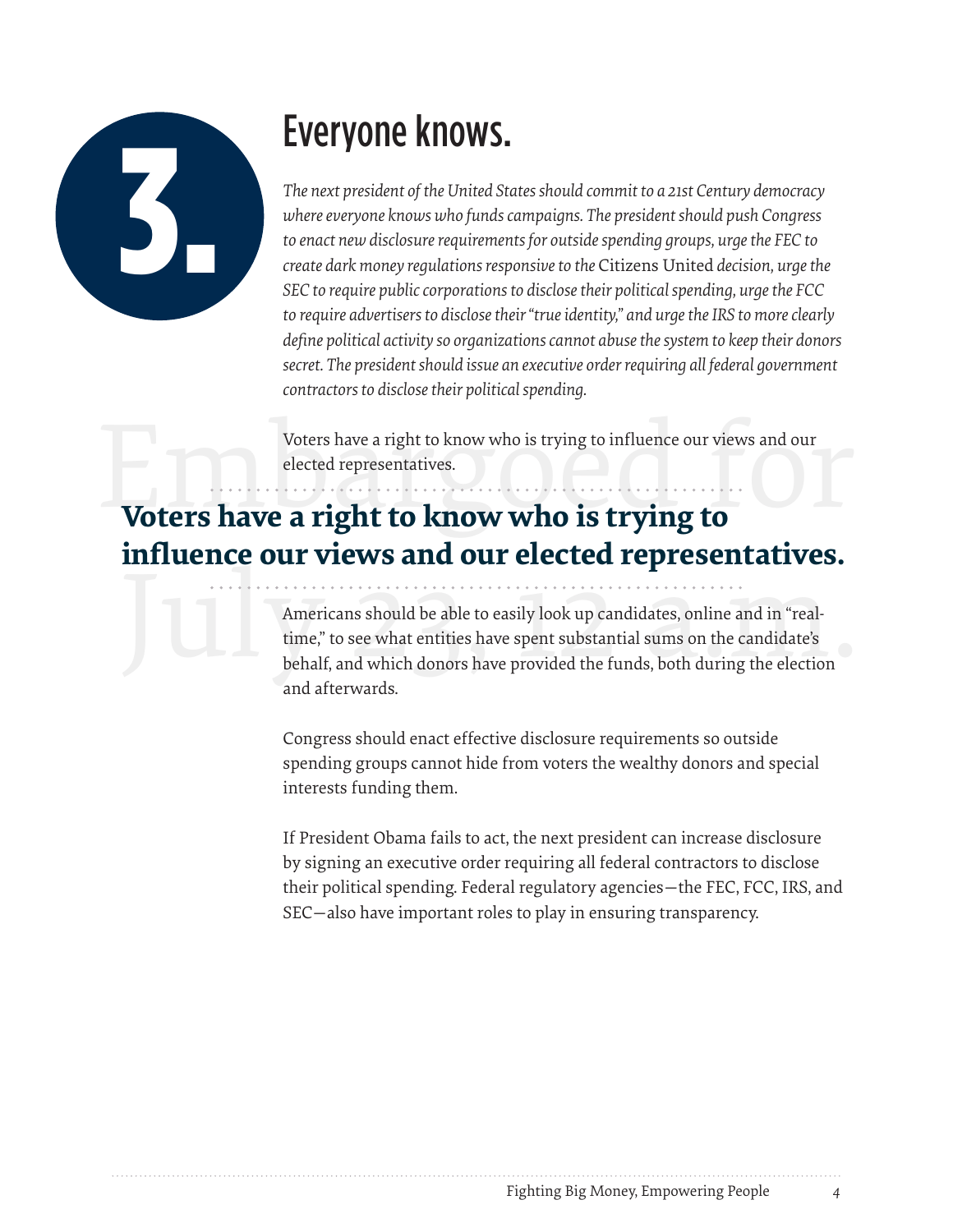

### Everyone plays by fair, common sense rules.

*The next president of the United States should commit to a 21st Century democracy where everyone plays by common sense rules and should pledge to restore our prodemocracy Constitution by endorsing, prioritizing, and calling on Congress to pass and the states to ratify the Democracy For All amendment. The next president should appoint justices who will transform the Supreme Court's approach to money in politics, overturn* Citizens United *and* Buckley v. Valeo*, and revive the People's ability to protect our democracy.*

The size of your wallet should not determine the strength of your political<br>voice. But, in a long series of decisions beginning with *Buckley v. Valeo* and<br>escalating with *Citizens United v. FEC* and *McCutcheon v. FEC*, The size of your wallet should not determine the strength of your political voice. But, in a long series of decisions beginning with *Buckley v. Valeo* and escalating with *Citizens United v. FEC* and *McCutcheon v. FEC*, the Supreme Court has cemented a flawed reading of our Constitution that strips the ability of We the People to impose common sense limits on election spending.

Moreover, the Democracy For All constitutional<br>amendment would correct the Court's<br>fundamentally flaved decisions by vectoring our **Moreover, the Democracy For All constitutional amendment would correct the Court's fundamentally flawed decisions by restoring our ability to set commonsense rules.**

> A narrow 5–4 majority on the current Court rejects any reason other than fighting quid pro quo corruption (or bribery) as the basis for reining in big money, including leveling the playing field between mega donors and the rest of us, or ensuring the integrity of our democratic system. The Court has struck down strong protections, such as caps on candidate spending, meaningful contribution limits, and bans on corporate political spending.

> Justices appointed by the next president will have the opportunity to transform the current Court's misguided approach to money in politics. Moreover, the Democracy For All constitutional amendment would correct the Court's fundamentally flawed decisions by restoring our ability to set commonsense rules that stop the influence of big money on our government and empower the people to fully participate and have their voices heard.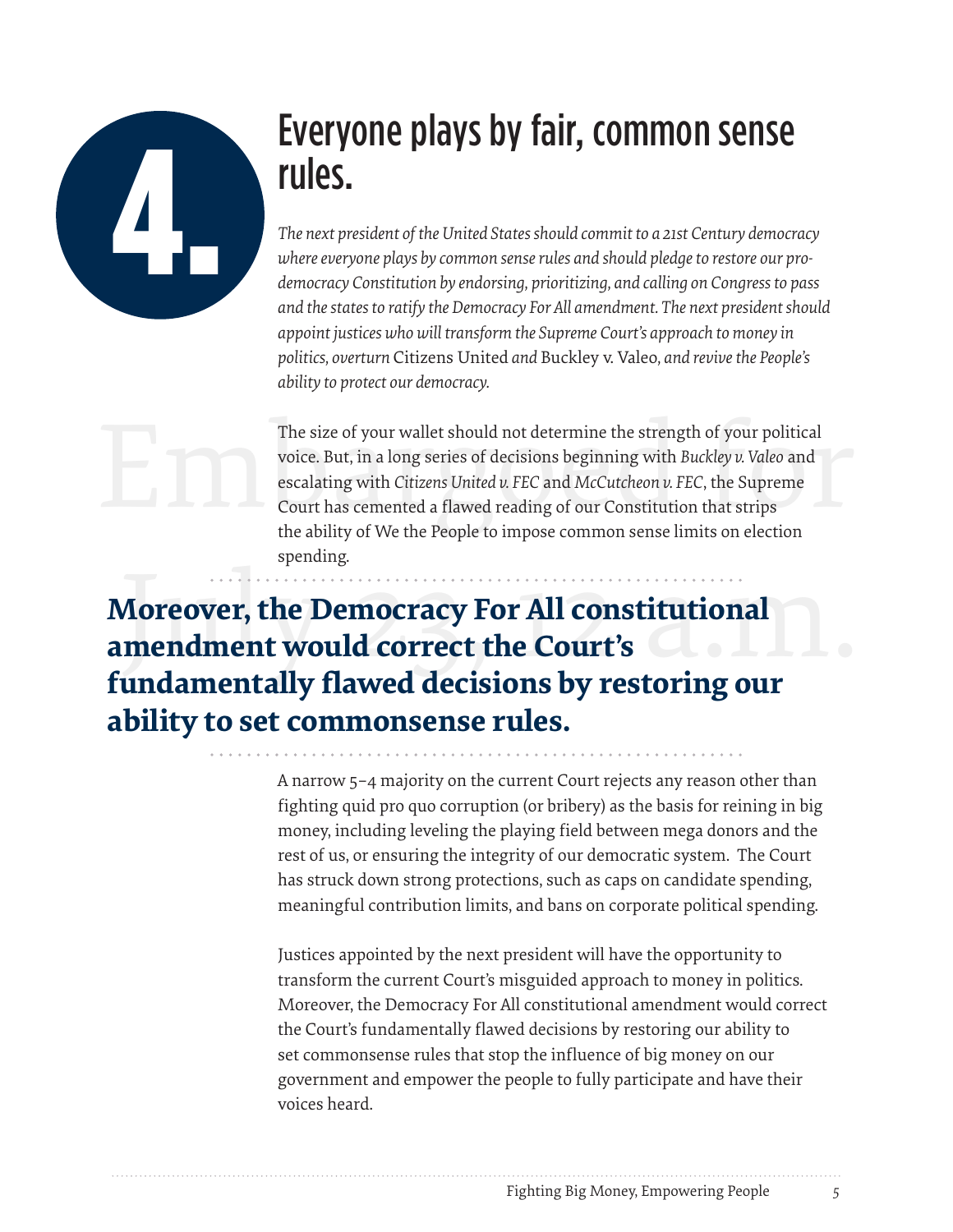

## Everyone is held accountable.

*The next president of the United States should commit to a 21st Century democracy where everyone is held accountable. The next president should endorse, prioritize, and work aggressively with Congress to pass legislation to create a new enforcement agency with real power to hold campaign violators accountable and legislation to shut down individualcandidate super PACs and strengthen the rules that prohibit coordination between candidates and outside spending groups. The next president should commit to appointing FEC commissioners who promise to enforce existing law and an Attorney General who will prioritize addressing violations of campaign finance and election laws.*

A fair and accessible election system requires strong enforcement of our laws. Those who break the law must face real consequences that deter bad behavior.

A fair and accessible election system requires strong enforcement of our laws.<br>Those who break the law must face real consequences that deter bad behavior.<br>But the FEC consistently fails to enforce and properly interpret c But the FEC consistently fails to enforce and properly interpret campaign finance laws. As a result, candidates and their political operatives constantly stretch, if not break, the laws with impunity. A new, real enforcement agency is needed to replace the FEC. In the meantime, the President should appoint individuals to the FEC who are committed to enforcing existing law.

### the FEC. In the meantime, the President should appoint individuals to the FEC<br>are committed to enforcing existing law.<br>**A fair and accessible election system requires strong**<br>**enforcement of our laws so those who break the A fair and accessible election system requires strong enforcement of our laws so those who break them face real consequences that deter bad behavior.**

Individual-candidate super PACs and coordination between candidates and outside spending groups allow federal candidates and their big donors to evade the candidate contribution limits enacted by Congress and upheld by the Supreme Court. Shutting down individual-candidate super PACs and strengthening coordination rules are necessary to ensure accountability.

Given the complete enforcement breakdown, the Department of Justice needs to actively exercise its jurisdiction to prosecute criminal violations of campaign finance laws and election laws that protect access to the ballot box.